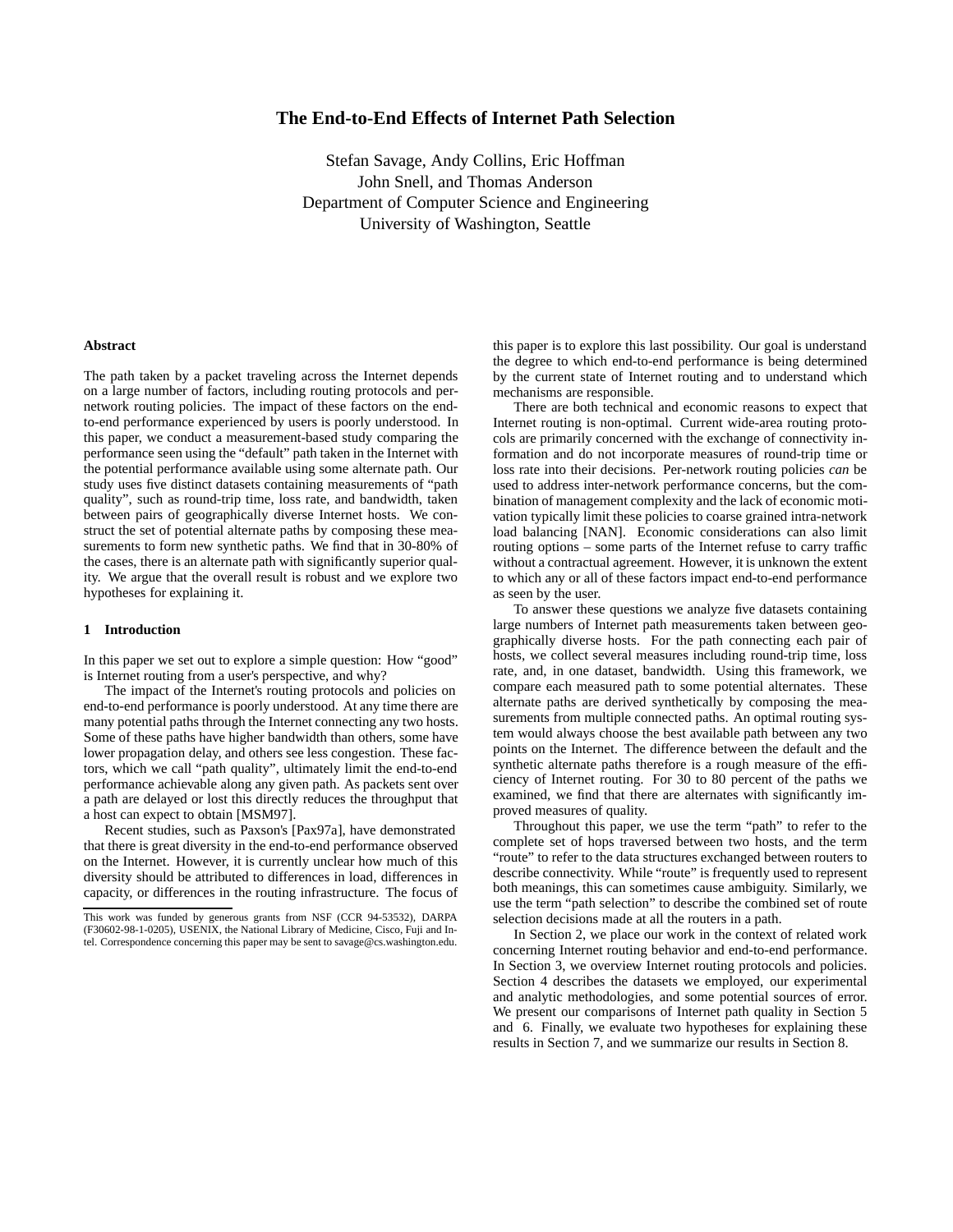# **2 Related research**

The relationship between path selection and end-to-end performance on the Internet has not been the subject of much study. While there is extensive analytic literature on routing protocols that guarantee a particular "Quality of Service" (e.g., [AGT98]), few papers address how path quality is affected by current Internet routing algorithms. Conversely there are many papers that measure the current Internet, but they do not consider how path quality is affected by routing decisions. However, these later papers are the inspiration for our work and are the most closely related.

The literature contains several studies that measure the behavior of Internet routing. Most of these focus on routing dynamics, that is, how routes change over time, and do not examine the issue of route selection. Chinoy's study of the NSFNET uses routing protocol traces to explore the frequency of changes in network connectivity [Chi93]. Using this data, Chinoy concludes that routing changes generally do not originate in the backbone, and that a small number of edge networks account for a disproportionate number of the total routing transitions. Labovitz et al. uses a similar methodology to examine pathologies in the observed behavior of the BGP routing protocol [LMJ97]. They find that the vast majority of routing updates are pathological and do not reflect real topological changes. Also, they show that periods of routing instability are correlated with periods of high traffic load and also exhibit strong periodicity. More recently, the same authors convincingly link some types of pathological routing behavior to the use of particular routing software implementations [LMJ99]. They further show that, discounting pathological behaviors, routing instability is well distributed across networks in the Internet and can not be easily attributed to a narrow class of networks. Paxson provides an end-to-end study of path dynamics by using the traceroute tool to identify the particular hops traversed between pairs of hosts [Pax96]. He finds that Internet paths are generally dominated by a single route, but that some networks do experience significant route fluctuation. Moreover, his data indicates that a large and increasing fraction of Internet paths follow different routes from source to destination than from destination to source.

Another area in which there is significant literature is the blackbox study of Internet path characteristics. Bolot uses ICMP "echo" packets to examine the distributions of packet loss and round-trip times observed on a single trans-Atlantic path [Bol93]. A recent study by Paxson examines the characteristics of a larger set of paths using an automated analysis of TCP data transfers [Pax97a]. Paxson's results indicate that there is a wide variation in path characteristics such as round-time time, packet loss, and bandwidth. However, he also finds that the amount of available bandwidth tends to be stable for time periods up to several hours. Balakrishnan et al. also find significant temporal stability in bandwidth measurements collected from the IBM Olympic Web servers [BSSK97]. Further, they show that hosts which share portions of a path tend to obtain similar amounts of bandwidth.

There are a few papers that do touch explicitly on the interaction between Internet routing and path quality. McQuillan et al. describe a performance sensitive routing algorithm used in the early ARPANET [MRR80] and Khanna et al. [KZ88] discuss the behavior of this algorithm under varying degrees of load. Varadhan et al. present a simulation study of the effect of path changes on the performance of transport protocols [VEF98]. They show that small path changes during a TCP session can lead to significant reordering and a consequent reduction in performance. Finally, Francis et al. explore the possibility of using end-to-end measurements to construct maps of the minimum Internet propagation delay between hosts [FJP<sup>+</sup>99]. Their methodology is to predict the minimum propagation delay between a pair of hosts by triangulation using a series of pair-wise measurements. Their methodology, developed independently, is similar in principle to our approach of estimating the quality of an Internet path using synthetic alternate paths. As validation of our tool suite, we are able to independently generate their graphs.

## **3 Routing overview**

Theoretically, if the Internet used "shortest" path routing, where paths are chosen to optimize some metric, there would be no room to find alternate paths with better performance. In reality, however, today's Internet routing policies and protocols are based on a number of factors that are only loosely correlated with performance.

The original ARPANET used a distributed adaptive routing algorithm based on measurements of queuing delay at each link. These measurements were propagated to all routers and packets were forwarded along the paths calculated to have the lowest delay [MRR80]. Early experience with this algorithm found that, under heavy load, routing oscillations made the system inefficient. Although more recent work has shown how to make performanceadaptive routing stable [Bre95], at the time the Internet resorted to a new metric of distance, "hop count," to be used during periods of high load [KZ88]. This metric correlates less well with performance than explicit measurements, but it tends to be more stable.

As the ARPANET evolved into an Internet connecting the networks of multiple agencies, the need for autonomous control emerged. Different agencies had their own backbones and wished to manage their internal routing differently from their connections with the Internet. This led to a two-level routing hierarchy that persists to this day. At the top-level, the Internet is partitioned into a relatively small number of autonomous systems (AS's). Routers within an AS route packets according to an interior gateway protocol (IGP); IGP's are used solely for selecting paths within an AS. Each AS is free to use its own metrics for selecting these internal routes. Although many small AS's (including the authors' home AS) still use raw hop counts to select internal routes, most larger AS's set internal metrics manually to distribute load and to avoid using links with excessive propagation delay [Fre98, NAN, Cor98].

Once a packet leaves an AS its routing is managed by a separate exterior gateway protocol (EGP) spoken in common by all other AS's. The first exterior gateway protocol was called EGP, and used a "hop count"-like metric based on the number of AS's in a path [Ros82]. The transition to a federation of regional networks and commercial backbones created new demands for independent control of routing policy. This resulted in the Border Gateway Protocol (BGP) used today [RL95].

Unlike the routing protocols described previously, BGP does not necessarily select routes by minimizing some global metric such as hop count or delay. Instead, the network administrators at each AS define a "routing policy" that dictates how routes are selected and advertised. This policy is implemented through a complex weighting scheme that allows an administrator to favor certain AS's to certain destinations, to encourage other AS's to favor certain exchange points, or to advertise a preference for being reached through one provider or another. However, in the absence of explicit policy rules, most BGP routers will select the routes with the shortest number of AS's in their advertisement.

Routing policies are driven by many concerns including, but probably not limited to: providing good end-to-end performance, addressing contractual obligations (e.g. "Acceptable Use Policies"), balancing load, minimizing cost, and incorporating local concerns about the quality of the routes provided by different providers. These policies not only control where a particular AS forwards traffic, but also affect how other AS's view the global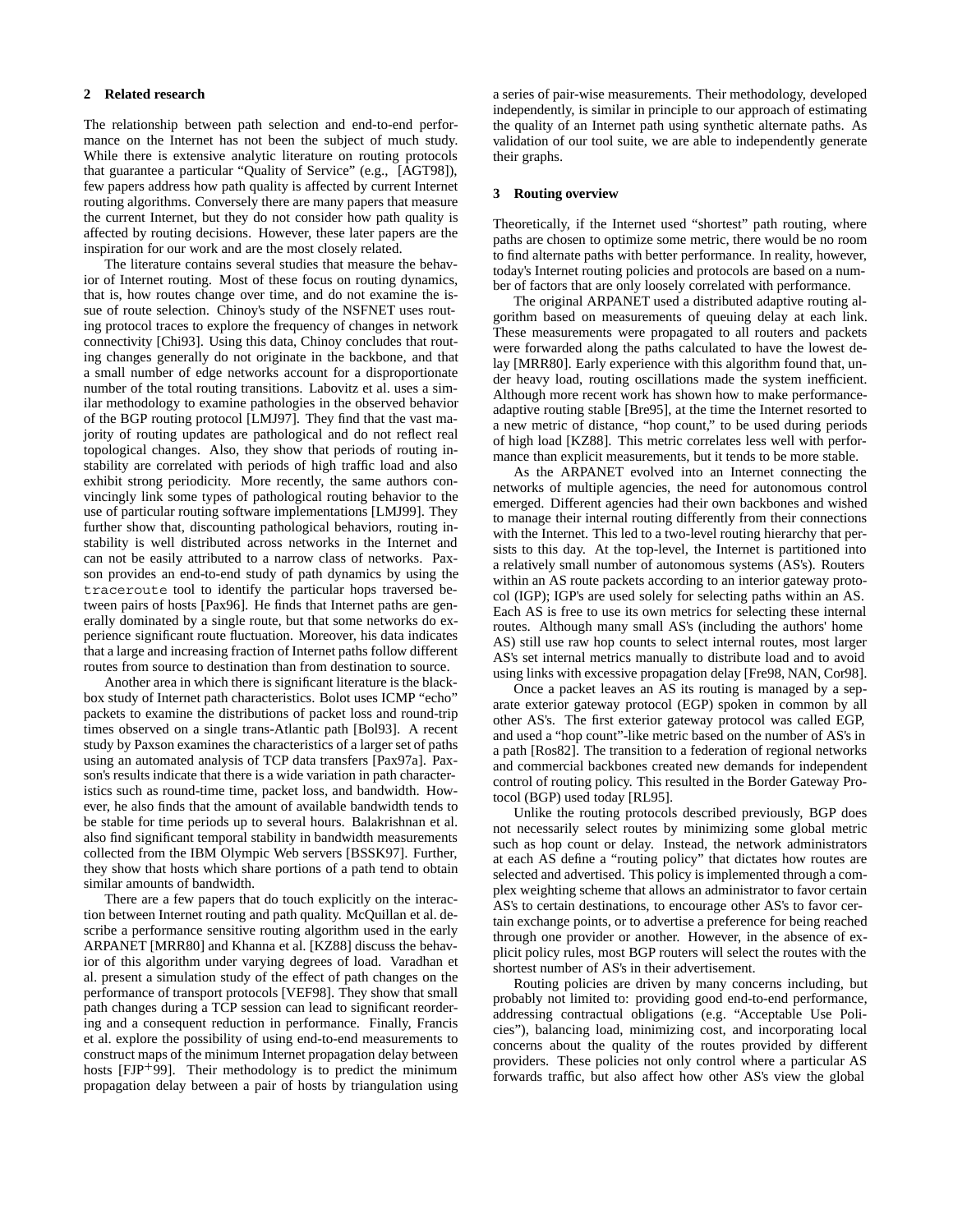topology. For instance, one AS may choose not to advertise certain routes, or may choose not to peer with another AS at all. Even between AS's that do exchange routes, a packet may not necessarily follow the "best" path. For example, a very common policy for large network service providers (NSPs) is "early-exit" routing [Fre98, Cor98]. In this scheme, traffic bound for another provider is routed to the nearest possible exchange point between them, whether or not this is the best path to the destination.

It should be clear that Internet routing is a complicated process and does not naturally lead to a performance-optimal selection of the path between two points. For a "good" path to be selected, the administrators of *every* AS on that path must have the incentive to maximize performance, must not have conflicting contractual or operational obligations, must possess the knowledge about what the best next hop is, must be able to express their knowledge in terms of policy, and must not be hindered by any other AS.

#### **4 Methodology and measurements**

One way of measuring the efficiency of Internet routing is to ask the question: "Is there an alternate path to our destination over which we would obtain better performance?" Unfortunately, while it is easy to directly measure the performance seen traversing the default path between two hosts, it is difficult to obtain the same metrics for alternate paths or even to discover what those alternate paths might be. The Internet does not have an effective mechanism that allows us to select the path taken by a packet; loose source routing, although an Internet standard, is disabled by many AS's because of security concerns. Nor does the Internet have a mechanism to reveal its complete internal connectivity: traceroute, a tool used in this study, only reveals internal links along the default path between the traced hosts.

Instead, we have opted to compare default paths to alternate paths we know must exist and for which we have reliable performance information – alternate paths using host-to-host paths as building blocks. We explain our methodology below, discuss some potential sources of bias, and then describe the actual datasets we have used to drive our analysis.

### **4.1 Methodology**

The key observation behind our methodology is that different hosts have a different "view" of the network; they use different providers and have differing degrees of connectivity. Because end-to-end Internet paths are determined by the conjunction of a number of local routing policies, routing inefficiencies seen by one host are not necessarily seen by others. This allows us to compare the quality of the default path chosen by the Internet to a hypothetical path that routes around any inefficiency by traversing through a sequence of hosts.

To explore the quality of alternate paths, we collected three new large datasets of pair-wise host measurements taken over an extended period of time. We also used two other existing large datasets of pair-wise host measurements. We identify alternate paths by constructing a weighted graph in which each host is represented by a vertex and each path is represented by a corresponding edge. For all but one of the datasets, the weight of the edge is set according to the long term time average of the measurements (round-trip time, loss rate, or bandwidth) taken along that path over the length of the dataset. In one dataset, UW4-A, we repeatedly measure between all pairs of hosts at the same time, using these individual measurements as weights in the graph. In either case, for each pair of hosts, A and B, we remove the edge connecting them and perform a shortest-path computation between A and B using the remaining edges. The result is the best alternate path between

A and B using other Internet paths as constituent "hops". We repeat this experiment independently for each metric.

There are a number of potential biases in this approach, including both structural biases, those resulting from the choice of data, and statistical biases, those resulting from our analysis of the data.

While our ability to identify routing inefficiencies improves as the number of hosts increases, because we cannot measure potential routes using information about the internal Internet topology, our methodology will always yield a conservative estimate of the potential inefficiency in Internet routing. As just one example, many of our alternate paths traverse the same Internet links twice, on their way into and out of intermediate hosts; this cost would not be incurred by a real-life routing algorithm.

Another concern is about the representativeness of our data sources. In [Pax97b], Paxson presents an argument for the representativeness of two of the datasets we have used. For the other three datasets, we make no claim of representativeness; as with any trace-driven study, our results apply only to the hosts we measured at the times we measured them. Hosts in one dataset, UW1, were selected because they appeared in lists of public traceroute servers in North America; hosts in the other two datasets, UW3 and UW4, were selected because they were in North America and found to be traceroute servers by the Altavista search engine. All five datasets show qualitatively similar results, however, indicating that our results are probably not anomalous.

Another source of bias is that for all but one of our datasets, we do not measure all paths simultaneously, nor do we measure all hops on a single synthetic path simultaneously. We rely instead on long-term time averages of each metric of path quality (roundtrip time, loss rate and bandwidth) to represent each default path, and combinations of these time averages to represent each synthetic alternate path. Consequently, each metric is influenced by samples taken at many different times of day and across many weeks. When we compare or combine two such statistics we are implicitly assuming that the measurements are all independent. This is clearly not true, as it is well established that many different parts of the Internet see higher load during weekday working hours and lower load during other times [TMW97]. In a few cases, this assumption of statistical independence is likely to yield a conservative estimate of routing inefficiency; for example, we assume loss rates are uncorrelated on each hop of an alternate path – correlated losses would only increase the relative benefit of the alternate path. In most other cases, the impact of the assumption of independence is uncertain.

In Section 6 we explore the impact of temporal dependence at multiple time scales. We first explore time-of-day variation and present data demonstrating that superior alternate paths are *more* prevalent during peak working hours. This leads us to surmise that dependence at this coarse time scale does not invalidate our results. There are also potential sources of dependence on shorter time scales, such as unfair buffer management or media access protocols. To address these concerns we have collected one dataset, UW4-A, in which all pairs are measured concurrently. We find superior alternate paths are somewhat *more* likely to be found when paths are measured simultaneously, although there is a large amount of variation in the performance of individual alternate paths at short time scales. This evidence suggests that at worst, the overall bias from our use of long-term averages is to *underestimate* the degree of routing inefficiency in the Internet.

An additional potential source of statistical bias arises from our use of the sample mean as a characteristic statistic. If the underlying distribution is skewed then the sample mean may be strongly affected. Despite this, we have chosen to use the mean because of the simplicity of its additive property ("the sum of the means is equal to the mean of the sums") and the straightforward calculation of confidence intervals. Even assuming independence, the median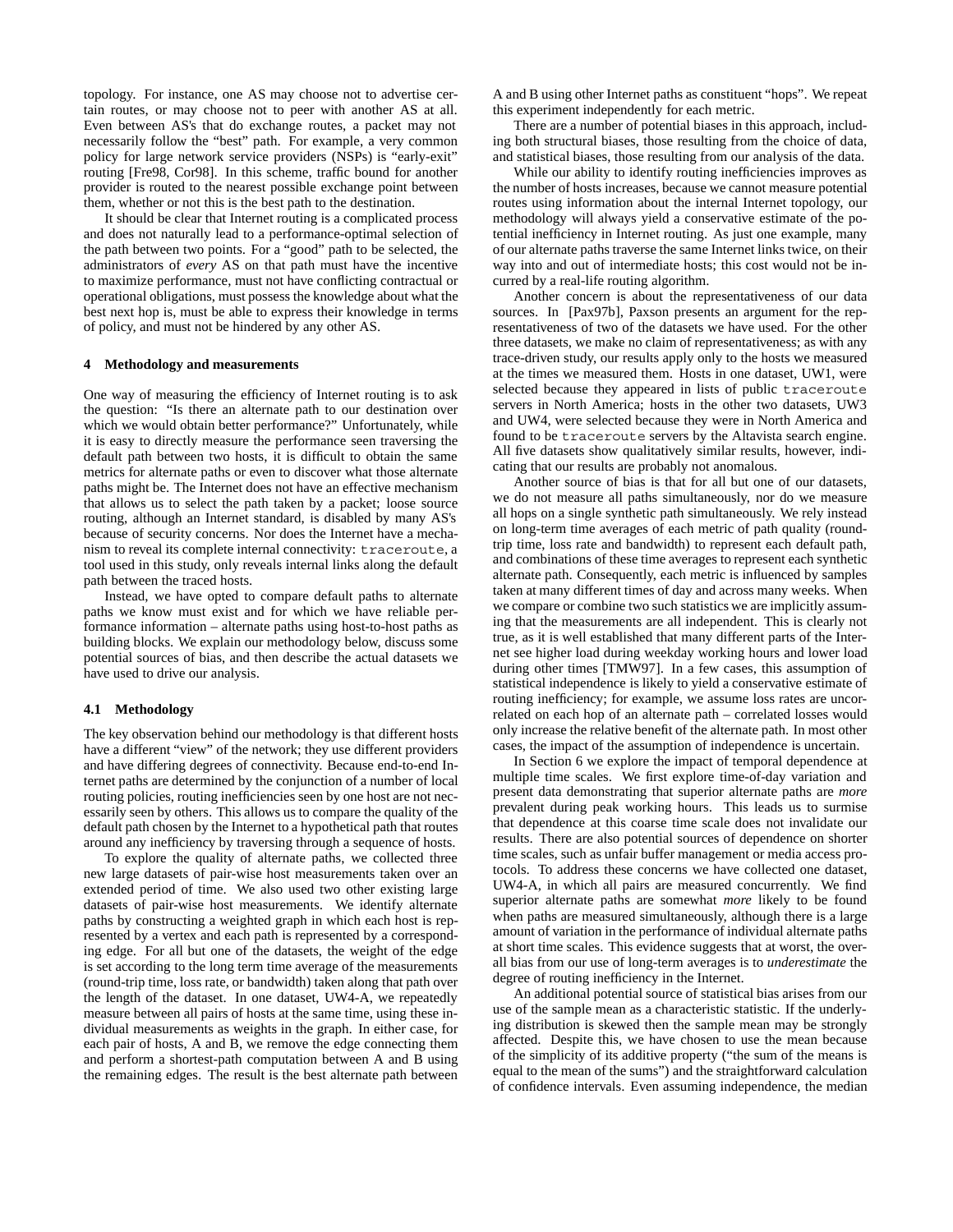|                | Measurement | Year      |          |               | Number of | Number of    | Percent of    |
|----------------|-------------|-----------|----------|---------------|-----------|--------------|---------------|
| Dataset        | method      | collected | Duration | Location      | hosts     | measurements | paths covered |
|                |             |           |          |               |           |              |               |
| $D2-NA$        | traceroute  | 1995      | 48 days  | North America | 22        | 14896        | 95            |
| D <sub>2</sub> | traceroute  | 1995      | 48 days  | World         | 33        | 35109        | 97            |
| $N2-NA$        | tcpanaly    | 1995      | 44 days  | North America | 20        | 7582         | 86            |
| N2             | tcpanaly    | 1995      | 44 days  | World         | 31        | 18274        | 88            |
| UW1            | traceroute  | 1998      | 34 days  | North America | 36        | 54034        | 88            |
| UW3            | traceroute  | 1999      | 7 days   | North America | 39        | 94420        | 87            |
| $UW4-A$        | traceroute  | 1999      | 14 days  | North America | 15        | 216928       | 100           |
| $UW4-B$        | traceroute  | 1999      | 14 days  | North America | 15        | 9169         | 100           |

Table 1: Characteristics of the datasets used in this paper. "Percent of paths covered" represents the number of distinct paths measured divided by the number of potential paths that could have been measured (i.e., number of hosts \* (number of hosts - 1)).

of the synthetic paths is substantially more expensive to compute than the mean. To do so requires that we convolve the samples of the edges being considered and extract the median of the resulting distribution. We have performed this analysis for a number of the graphs presented in this paper (we present one such graph in Section 6) and do not find any significant difference in the results.

#### **4.2 Datasets**

We conduct our analysis using several datasets whose basic characteristics are described in Table 1. In the remainder of this section we describe how the data was collected, concentrating on the new UW1, UW3, and UW4 datasets.<sup>1</sup> A more complete description of D2 and N2 can be found in [Pax96, Pax97a, Pax97b]. Note that D2 and N2 were collected three to four years earlier than the others and reflect a very different routing infrastructure.

All datasets used a centralized control host to generate requests to remote servers. In the UW datasets the remote servers were selected from publicly available traceroute servers, while D2 and N2 used a customized measurement daemon called npd. The control hosts issued requests to the servers at random intervals. In UW1 each traceroute server was chosen from a per-server uniform distribution with a mean of 15 minutes; the target of the traceroute was then chosen randomly from the list of servers. In UW3 and UW4-B, a random pair of hosts was selected for measurement using an exponential distribution with a mean of 9 and 150 seconds, respectively. In UW4-A, every server sent requests to every other server at the same time; these episodes were scheduled using an exponential distribution with a mean of 1000 seconds. Note that the 15 hosts in UW4-A and UW4-B are the same, and were selected at random from a pool of 35 hosts before the traces were started.

For the UW datasets, we empirically determined which hosts employed ICMP (i.e. traceroute reply) rate limiting, and filtered them from the datasets. Without such filtering, traceroute requests to rate limiting hosts would observe a higher loss rate than warranted. For UW1 we only removed such hosts from the pool of potential targets; instead, we use the roundtrip measurements from traceroutes initiated in the opposite direction. For UW3 and UW4 we filtered all ICMP rate limiting hosts, to allow us to perform paired measurements on each path. For D2, identifying ICMP rate limiting hosts is no longer possible, so to correct for this bias we used the heuristic that only the first traceroute sample was counted against losses.<sup>2</sup> With the addition of this heuristic the distribution of loss rates in D2 became consistent with the other datasets. For the N2 dataset we only analyze the metric of bandwidth; since N2 measures round-trip time and loss rate observed within a TCP session, its measurements of those attributes are not unbiased samples. Finally, in D2 and in the UW datasets we removed paths for which there were fewer than 30 measurements so as to increase our confidence in the results.

These datasets have some potential biases and unique characteristics. First, in all datasets the control host was occasionally unable to contact the server it selected and this prevented a measurement from being made. In UW1, UW3, and UW4, measurements also failed if a request was not returned within 5 minutes. The consequence of this dependence between the control host and servers is to somewhat under-represent events correlated with host and server connectivity. In the context of our study, this causes us to overestimate the quality of intermittently or poorly connected paths. Second, the UW1 dataset was generated according to a uniform distribution and does not have the same theoretical protection against "anticipation" possessed by the datasets generated from the exponential distribution [Pax96]. This could potentially result in a reduction in the representativeness of the events in our data, but we can think of no anticipatory mechanism that would have a strong effect in this regard.

# **5 Results**

Using the methodology described earlier, we evaluated the quality of alternate paths for the metrics of round-trip time, loss rate and bandwidth. Each graph presented in this section is a cumulative distribution function (CDF) across all pairs of hosts of the difference between the mean value for the metric in question and the mean value derived for the best alternate path for that metric; the alternate paths are selected according to a different metric in each graph. Values below zero (or below one for the relative graphs in Figures 2 and 5) are those for which the best alternate path was worse than the default path, while values above zero/one are those for which the best alternate path was superior. The distance from zero/one represents the magnitude of the difference. We have trimmed our graphs to eliminate visual scaling artifacts resulting from very long tails, so consequently some of our CDF's do not reach 100%. Uniformly, across all datasets and all metrics, we find that we are able to find good alternate paths between a significant fraction of the host pairs.

Figure 1 demonstrates this effect for the metric of round-trip time for the datasets of UW1, UW3, D2 and D2-NA. For 30 to 55 percent of the paths measured, there is an alternate path through

 $1<sup>1</sup>$ A previous dataset, UW2, was removed from this paper due to uncorrectable experimental errors.

<sup>&</sup>lt;sup>2</sup>Each traceroute invocation takes three consecutive samples of the round trip time to the end host; unless another traceroute was targeted to the same machine at the same time, the first sample to a rate-limiting host will be accurate, while the

second and third samples are more likely to be dropped because they follow the first sample.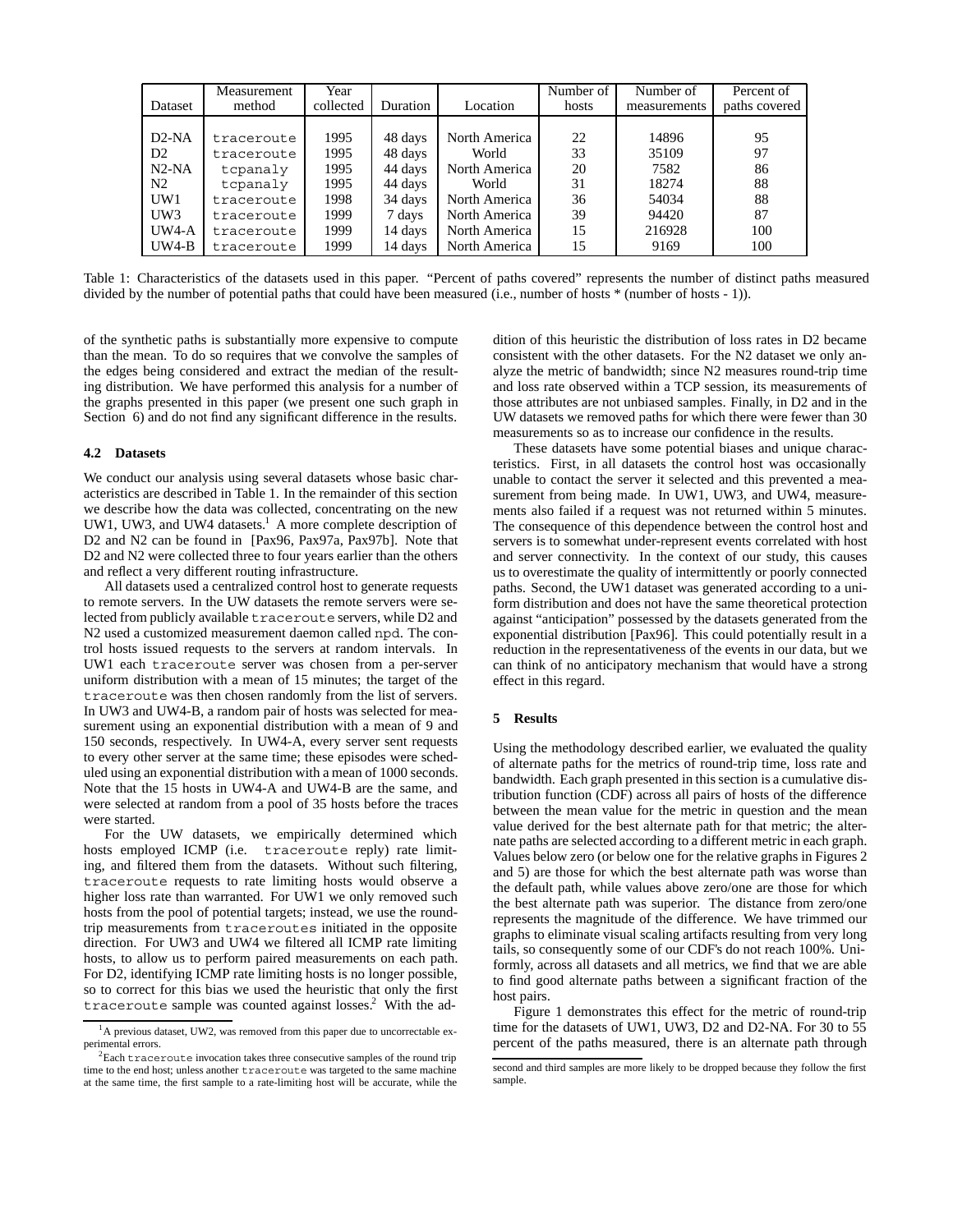

Figure 1: CDF of the difference between the mean round-trip time recorded on each path, and the best mean round-trip time derived for an alternate path.



Figure 2: CDF of the *ratio* between the mean round-trip time recorded on each path, and the best mean round-trip time derived for an alternate path.

one or more additional hosts resulting in a smaller round-trip time. For a smaller fraction, there was a significant improvement of 20 ms or more. Finally, when we take the *ratio* of the round-trip times for the default and best alternate path, shown in Figure 2, we find that for roughly 10 percent of the paths, the best alternate has 50 percent better latency. The imbalance between the D2 and D2-NA datasets in Figure 1 is due to the longer latencies for trans-oceanic transit; in Figure 2, the imbalance largely disappears.

A similar effect is demonstrated in Figure 3 for the metric of loss rate. Loss rates on synthetic alternate paths are formed by assuming that losses on the constituent "hops" are uncorrelated; an assumption of correlated losses would result in lower combined losses along alternate paths. Across all four datasets, we find that 75 to 85 percent of the paths have alternates with a lower loss rate. Again, the fraction of alternate paths that demonstrate substantial improvements in drop rate (5 percent or more) is smaller; only 5 to 50 percent of the paths fall in this category in the first three datasets. The vertical line at 0 percent represents pairs with no measured losses on either the default or alternate paths. Note that we did not



Figure 3: CDF of the difference between the mean loss rate recorded on each path, and the best mean loss rate derived for an alternate path.

collect enough samples to discriminate among low loss rates; we discuss confidence intervals for this graph in Section 6. For this same reason, normalizing the difference in the drop rate is uninteresting, as large numbers of alternate paths show enormous, or even infinite, relative improvements. As with round-trip time, most of the datasets track together, with D2 demonstrating substantially more improvement from alternate paths.

While the previous graphs suggest that there are alternate paths with better performance characteristics, they do not indicate the amount of available bandwidth on these paths. Although TCP performance is inversely related to background latency and drop rate, it is difficult to determine what the TCP throughput along an alternate path would have been from these measurements, because TCP exerts and reacts to load. Instead, we use the N2 datasets to attempt to answer this question, since they reflect the loss and round-trip times seen during actual TCP transfers. We construct alternate path bandwidth measurements by combining the roundtrip times and loss rates observed along each default path in the N2 datasets. We compute the resulting TCP bandwidth according to the TCP model of Mathis et al. [MSM97]. We combine round-trip times via addition. However it is less clear how to compose loss rates, since we do not know how much of the observed loss was caused by the activity of the sending host and how much was due to background traffic. Therefore, we present the results using two different methods of combining loss rates. The first, which we label "optimistic", uses the maximum loss rate of any component of a synthetic path. This reflects the scenario that the sending TCP is completely responsible for the observed loss, and therefore the highest loss reflects the smallest bottleneck. The second, which we label "pessimistic", assumes that the loss rates on each component are independent and combines them according to the probability that a packet is lost on each underlying component of the synthetic path. This reflects a mode in which all of the measured packet losses are independent of the load exerted by the sending TCP. To be computationally tractable, we only consider alternate paths of length one hop for both the optimistic and pessimistic bandwidth metrics.

Using these procedures we compute the CDF of the difference between the bandwidth of the best alternate path and the actual measured bandwidth of the default path. Of course, since we do not have information about the capacity or load present on the links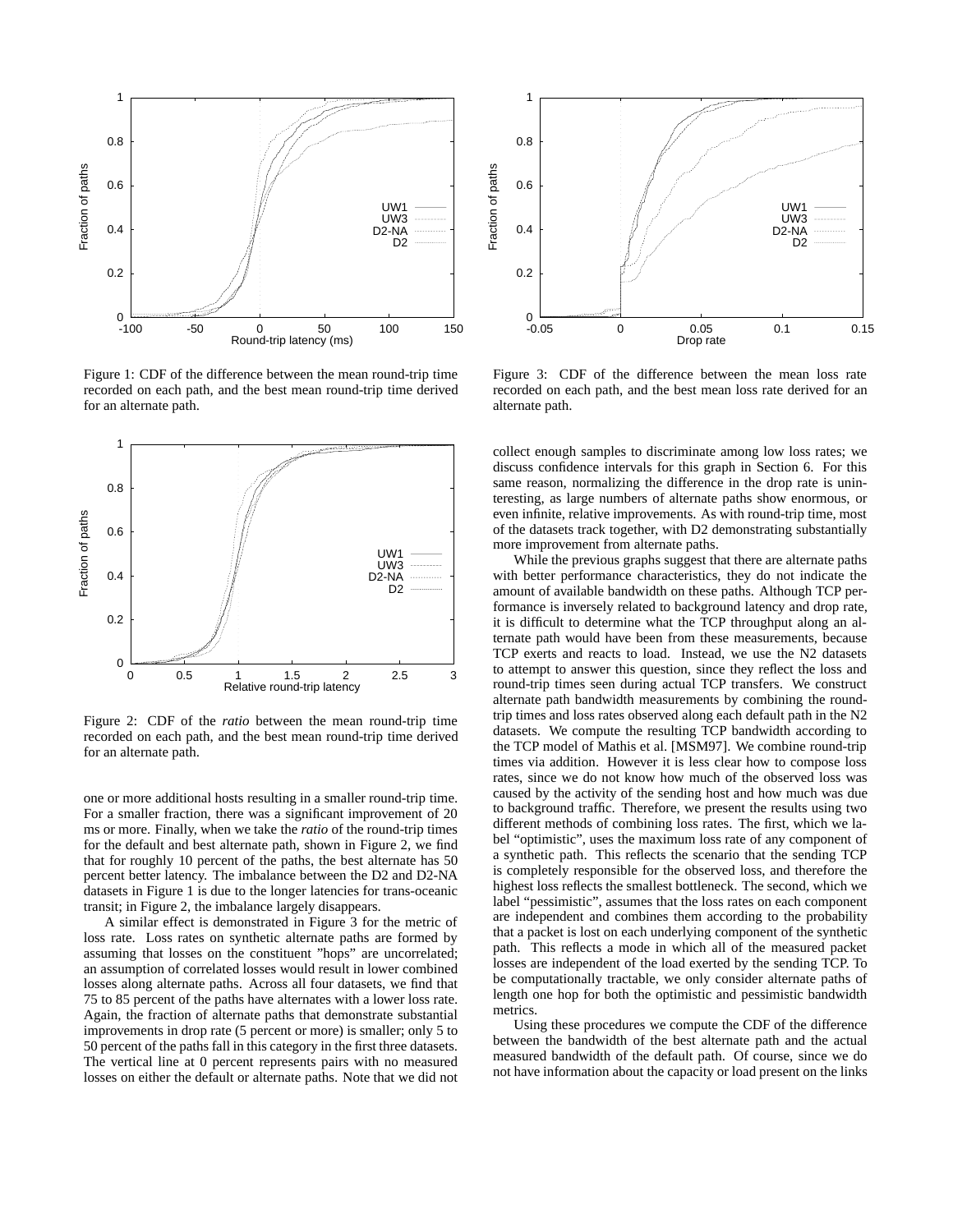

Figure 4: CDF of the difference between the mean bandwidth recorded on each path, and the best mean bandwidth derived for a one-hop alternate path. The lines labeled "optimistic" reflect alternate paths constructed using the maximum of the drop rates seen on the synthetic path, while the lines labeled "pessimistic" combine loss rates using the conditional probability assuming each rate is independent.



Figure 5: CDF of the *ratio* between the mean bandwidth recorded on each path, and the best mean bandwidth derived for a one-hop alternate path. The lines labeled "optimistic" and "pessimistic" reflect the same two cases as in Figure 4

of each path we cannot conclude that any difference would be significant for more than a single flow. The results in Figure 4 demonstrate that choosing alternate paths with respect to bandwidth shows the same pattern seen earlier; 70 to 80 percent of the paths have alternates with improved bandwidth. The optimistic and pessimistic curves provide a relatively tight bound for both datasets. Figure 5 shows the ratio of the computed alternate path bandwidth and the measured default path bandwidth. From this figure we can see that for at least 10% to 20% of the paths the potential bandwidth improvement is at least a factor of three. The difference between N2 and N2-NA in Figure 4 is due to the larger bandwidths available in North America; in Figure 5 the difference between the two datasets largely disappears.



Figure 6: CDF of the difference between the mean round-trip recorded on each path, and the best mean round-trip time derived for any one-hop alternate path and the identical CDF using medians instead of means. This graph is for the D2-NA dataset.

### **6 Robustness**

As discussed in Section 4, there are a number of biases in our methodology that might skew our results. In this section we evaluate the robustness our basic finding with respect to four of these factors: the use of the mean instead of the median, random variation among measurement samples, time-of-day dependence, and long-term averaging of path samples.

# **6.1 Use of the mean versus the median**

The first issue we consider is the use of the mean instead of the median as our characteristic statistic. As discussed earlier, the mean may be affected if the underlying distribution is highly skewed. As a result, the median is usually considered a superior statistic. However, for our purposes, it is computationally expensive to compose distributions to yield median performance for synthetic alternate paths. We combine medians by convolving the distributions of the round-trip times in each path, and using the median of the resulting distribution. In Figure 6 we illustrate the difference between using the mean and the median when determining the alternate path improvement for round-trip time for one of the datasets. To keep the computational costs reasonable we limit the length of alternate paths for both means and medians to one hop. It is clear that for this metric on this dataset, the difference is negligible. We have sampled other datasets and metrics, and they all showed similar results.

### **6.2 Variation in the datasets**

The second issue we consider is that of variation. All of our measurements demonstrate large ranges and consequently, it is possible that the difference between the means can be attributed largely to random variation in the data. Some of the potential sources of variation include upgrades to the network infrastructure during the traces, path changes (for instance due to routing policy changes or due to route flaps as in [LMJ97]), and congestion.

Following the procedure outlined in [Jai91], we compute the confidence interval for a single path as:  $\bar{a} - b \pm t_{[-975, v]}s$ , where  $\bar{a}$  and b represent the sample means for the path,  $t_{[.975,v]}$  is the  $(1 - \alpha/2)$ -quantile of the t variate with v degrees of freedom, and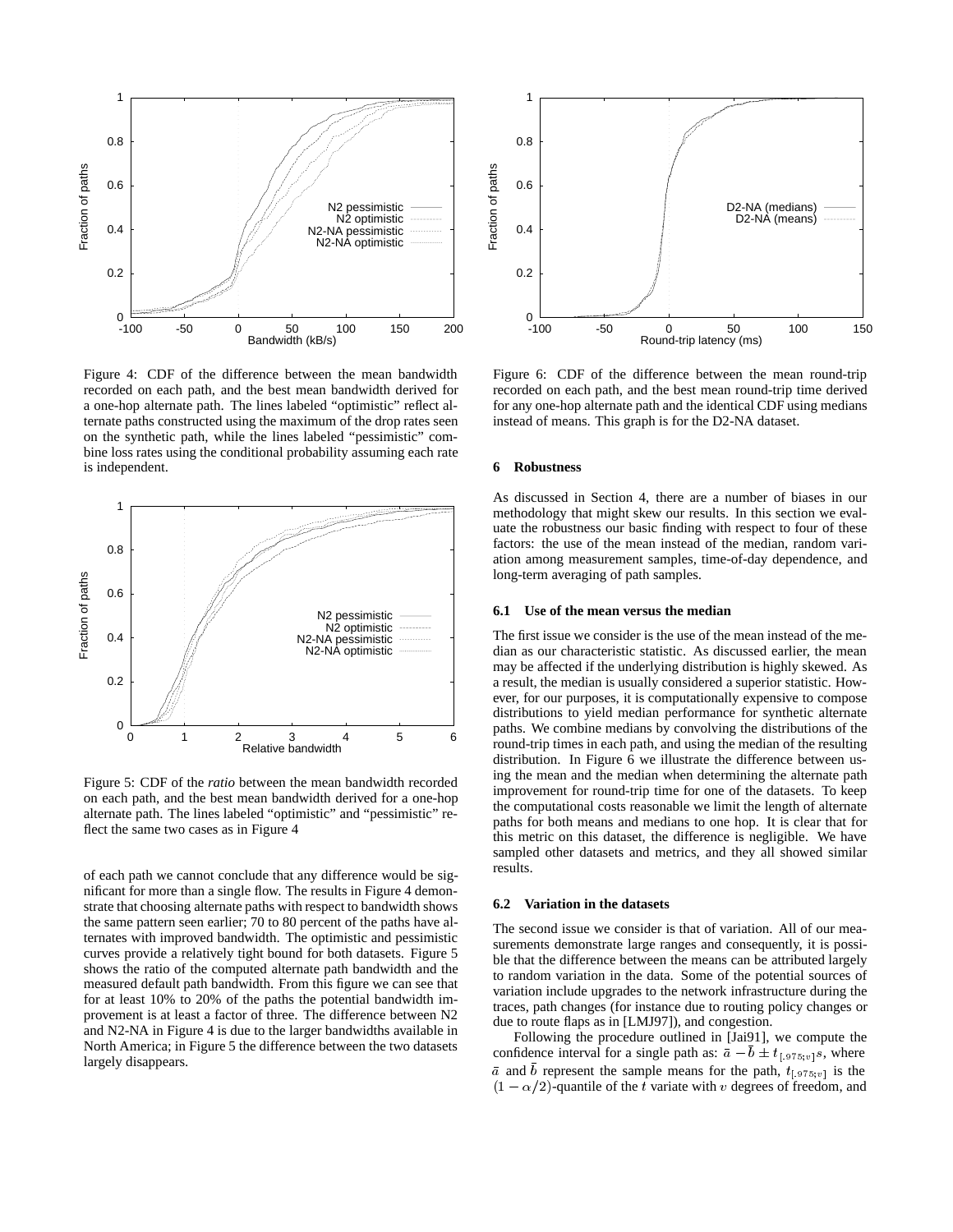

Figure 7: CDF of the difference between the mean round-trip time recorded on each path, and the best mean round-trip time derived for an alternate path. The 95% confidence interval is plotted as error bars for every eighth point on the y-axis. This graph is for the UW3 dataset.



Figure 8: CDF of the difference between the mean loss rate recorded on each path, and the best mean loss rate derived for an alternate path. The 95% confidence interval is plotted as error bars for every eighth point on the y-axis. This graph is for the UW3 dataset.

<sup>s</sup> is the standard deviation of the mean difference. Note that this is computed independently for each point on the CDF.

In Figure 7 we plot the resulting 95% confidence intervals for the mean difference in round-trip time for the UW3 dataset; for readability, we include the intervals for every eighth path along the y-axis. In Figure 8 we do the same for loss rate. For round-trip time we see that although some paths have high variability, most paths have relatively tight error bounds. The same graph for loss rate shows larger variability; this is to be expected because each sample measurement of loss rate has a binary value, and consequently the standard deviation is quite large.

The confidence intervals show the same pattern across other datasets. In Tables 2 and 3 we show, for each dataset, the percent of the paths for which the best alternate path is better, worse, or indeterminate compared to the default path at a 95% confidence in-

| Alternate is  | I IW1 | UW3 | $D2-NA$ | D2  |
|---------------|-------|-----|---------|-----|
| <b>Better</b> | 28%   | 30% | 20%     | 32% |
| Indeterminate | 41%   | 41% | 32%     | 37% |
| Worse         | 31%   | 29% | 48%     | 31% |

Table 2: Percentage of paths for which the difference in the mean round-trip time between the best alternate path and the default path is greater than zero, less than zero, or crosses zero at the 95% confidence level.

| Alternate is  | I IW 1 | UW3 | $D2-NA$ | D2  |
|---------------|--------|-----|---------|-----|
| Better        | 33%    | 46% | 21%     | 41% |
| Indeterminate | 42%    | 36% | 57%     | 41% |
| Zero          | 21%    | 18% | 19%     | 11% |
| Worse         | 4%     | 0%  | 3%      | 7%  |

Table 3: Percentage of paths for which the difference in the mean loss rate between the best alternate path and the default path is greater than zero, less than zero, is zero, or crosses zero at the 95% confidence level.

terval for round-trip time and loss rate. This is typically described as a *t-test* [Jai91]. Roughly speaking, the percentage of paths for which a better alternate path can be found at the 95% confidence level represents those paths whose improvement cannot be well explained simply by variation. This is a conservative measure of the effect of variation, because random variation could equally have been responsible for "hiding" alternate paths that were in fact better. While there is significant random variation, variation is not sufficient to explain the the difference between alternate and default paths.

### **6.3 Time of day effects**

Another concern is that we have averaged our data across large periods of time, and the quality of a path could vary significantly over the measurement period. For example, the Internet as a whole is likely to be more congested during peak working hours and less congested at night or on weekends. To investigate this concern, we have divided our data into weekday and weekend, and further divided weekday data into six hour time periods. In Figures 9 and 10, we show how this breakdown impacts the difference in the mean round-trip time and loss rate. For legibility we have only graphed data for the UW3 dataset, but the effects are similar for other datasets. Note that Figure 10 is not directly comparable to Figure 3 because dividing the dataset reduces the number of samples per path; this reduces our ability to discriminate the difference between default and alternate paths at low loss rates. This granularity effect is represented in the graph by the horizontal line that joins each curve to the vertical axis at 0% loss rate; it also reduces the tail where the default path outperforms the best alternate path.

The first thing we notice is that the overall effect occurs regardless of the time of day. It is also evident that time of day does impact the the magnitude of the difference. It is interesting to note that alternate paths seem to do better during times known to have heavier load. For both metrics, the greatest benefit is seen between the hours of 6am and 12pm PST, while the least benefit is seen during the weekend and between 12am and 6am PST. We hypothesize that during hours of low load there is little congestion or routing instability and there is less variance between paths. During periods of high load, we expect that routing instability and congestion are likely offering more "opportunities" for optimization.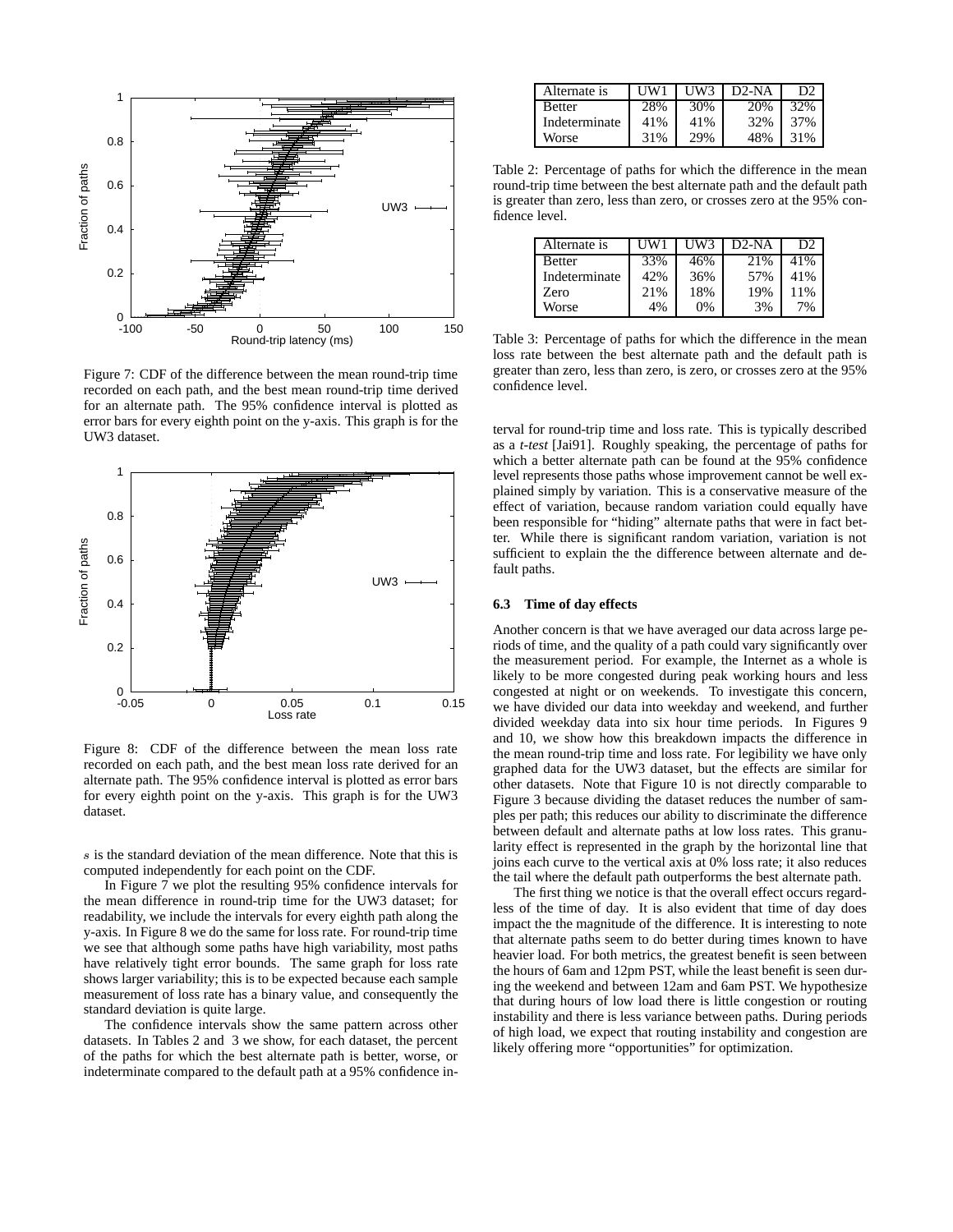

Figure 9: CDF of the difference between the mean round-trip time recorded on each path, and the best mean round-trip time derived for an alternate path, broken down by time of day and weekend. This graph is for the UW3 dataset.



Figure 10: CDF of the difference between the mean loss rate recorded on each path, and the best mean loss rate derived for an alternate path, broken down by time of day and weekend. This graph is for the UW3 dataset.

# **6.4 Long-term averaging of data**

For all of the data presented previously, the performance characteristics of each path were measured repeatedly over a relatively long timescale, and averaged together before any comparisons were made to potential alternate paths. In order to gauge the effect of this averaging, we took a new dataset, called UW4-A, for which we measured all paths concurrently. Out of a pool of 35 of the hosts used in UW3, we randomly selected 15 to use for this measurement. UW4-A consists of a series of randomly spaced "episodes," and each episode consists of a single traceroute measurement in each direction between each pair of the 15 hosts. Of course, each traceroute request takes a non-negligible amount of time to execute, because it measures the round-trip time to each intermediate router before reaching the target host. Therefore our measurements are "simultaneous" only within a several minute window. In analyzing UW4-A, we compute the best alternate path using only measurements taken from the same episode; we then calculate the



Figure 11: CDF of the difference between the mean round-trip time recorded on each path, and the best mean round-trip time derived for any alternate path (labeled "UW4-B"), plus the equivalent CDF using the mean difference for each pair of hosts between the default path and best alternate path when measurements are made "simultaneously" on all paths (labeled "pair-averaged UW4-A"), plus the equivalent CDF using the raw individual differences between the default path and the best alternate path (labeled "unaveraged UW4- A").

difference between the measurement of the default path and the best alternate path within the episode. To serve as a basis of comparison, during the period we collected UW4-A, we also made an independent set of long-term time average measurements between the same set of 15 hosts; we call this dataset UW4-B.

Figure 11 plots the resulting comparison between the simultaneous measurements in UW4-A and the time-averaged measurements in UW4-B. We plot the simultaneous measurements in two separate ways. One curve, labeled "pair-averaged," chooses the best alternate path for each pair of hosts for each episode, and averages the resulting difference across all measurements for the same pair. This is the curve that is most comparable to the timeaveraged mean from UW4-B, in that each data point in the graph represents the average performance seen by a single pair of hosts. The result shows that we are slightly more likely to be able to find good alternate paths on a fine-grained timescale than on a long-term timescale.

We should note, however, that there is a huge amount of variability in the performance of the best alternate paths in UW4-A. For a given pair of hosts, not only are different alternate paths being selected as best in each episode, the difference between the best alternate path and the default path is highly variable. Many of the pairs of hosts have large swings from episode to episode, where the best alternate path is sometimes much worse and sometimes much better than the default path. To capture this variability, we also plotted in Figure 11 the CDF of all the individual measurements of the differences between the best alternate path and the default path. This curve, labeled "unaveraged", plots a data point on the CDF for every pair of hosts for every episode. The graph shows a much broader tail in both directions when the points are plotted individually.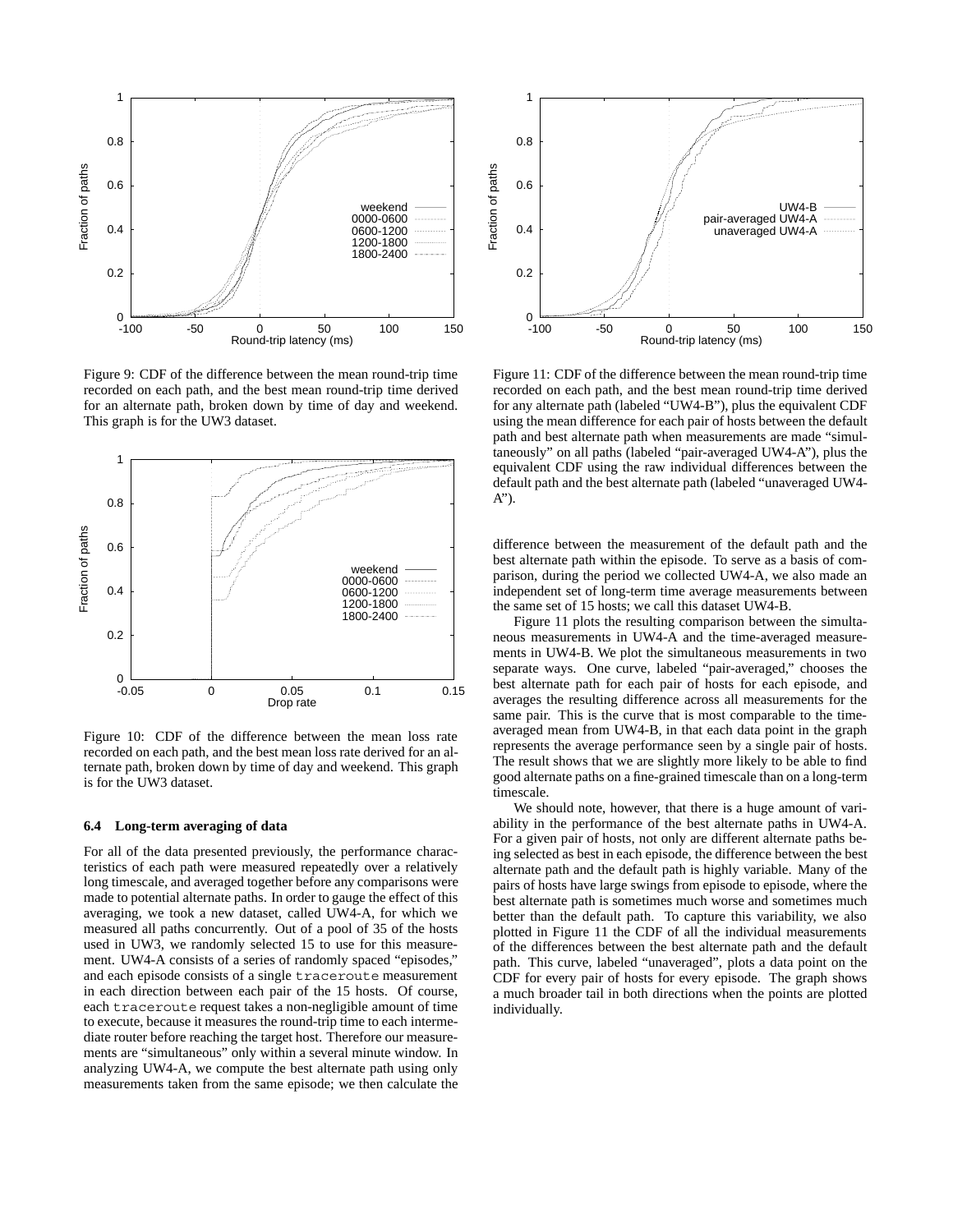

Figure 12: CDF of the difference between the mean round-trip time recorded on each path and the best mean round-trip time derived for an alternate path, and the equivalent CDF computed for the dataset after having removed the "top ten" hosts. This graph is for the UW3 dataset.

### **7 Evaluation**

In this section we evaluate two hypotheses for explaining the presence of superior alternate paths. The first hypothesis is that superior alternate paths are caused by avoiding parts of the Internet with particularly poor quality (e.g. congested exchange points) or by exploiting connectivity to parts of the Internet with exceptionally good quality (e.g. vBNS). The second hypothesis is that, more specifically, superior alternate paths result primarily from avoiding congestion, rather than by minimizing propagation delay. We discuss each of these theories below.

# **7.1 Host and AS popularity in alternate paths**

To evaluate the degree to which the prevalence of superior alternate paths is a result of the behavior of a small part of the Internet or a more widespread phenomenon, we conducted several experiments that attempt to quantify the effect that an individual host or a single autonomous system (AS) can have on our results.

Our first experiment evaluates the effect of removing individual hosts from a dataset in terms of the shape of the alternate path CDF curve. If it were the case that only a handful of nodes were somehow causing the existence of most of the superior alternate paths, then we should be able to remove those hosts and see a dramatic shift of the CDF curve for the remainder of the dataset.

Figure 12 shows the effect of removing the ten hosts which have the greatest impact on the CDF curve. We use a simple greedy algorithm to select the hosts; at each step we remove the host whose removal shifts the CDF the farthest to the left. The curve labeled "all UW3 hosts", previously reported in Figure 1, shows the distribution of the absolute improvement in round-trip time between the best alternate path and the default path for the entire UW3 dataset, while the curve labeled "without 'top ten'" shows the distribution after removing the top ten hosts. From the figure, we see that the top ten hosts are not the source of a disproportionate number of the superior alternate paths, and we conclude that the prevalence of alternate paths with superior round-trip times cannot be attributed to a small number of hosts.

We next measure the number of times each host appears as an intermediate host in some superior alternate path (not necessarily



Figure 13: CDF of the number of better alternate paths in which a host appears as an intermediate node, weighted by the degree to which the alternate path is better



Figure 14: Scatterplot of AS's found in the UW1 dataset. The xaxis represents the number of default paths in which that AS appears, while the y-axis is the number of best alternate paths (for the metric of round-trip time) in which it appears.

the very best alternate), weighted by the degree to which the alternate path was better than the corresponding default path. Figure 13 shows the CDF of this "normalized improvement contribution" for each host in the UW3 dataset. We can see that the distribution lacks the heavy tail that would indicate the existence of a few hosts with abnormally large contributions, so again we cannot attribute the existence of superior alternate paths to a small number of hosts.

Finally, we consider the effect of autonomous systems in the center of the network, rather than individual end hosts in our datasets. For each AS that appeared in any trace in the dataset, we compute the number of default paths in which that AS appears and the number of best alternate paths in which it appears. Figure 14 shows a scatter plot relating these two quantities for the metric of round-trip time for the UW1 dataset; each point represents a single AS in the dataset. Since the graph does not show a significant number of AS's which are substantially more represented in either the original paths or the alternates, we conclude that the availability of alternate paths is not being unduly inflated by a small number of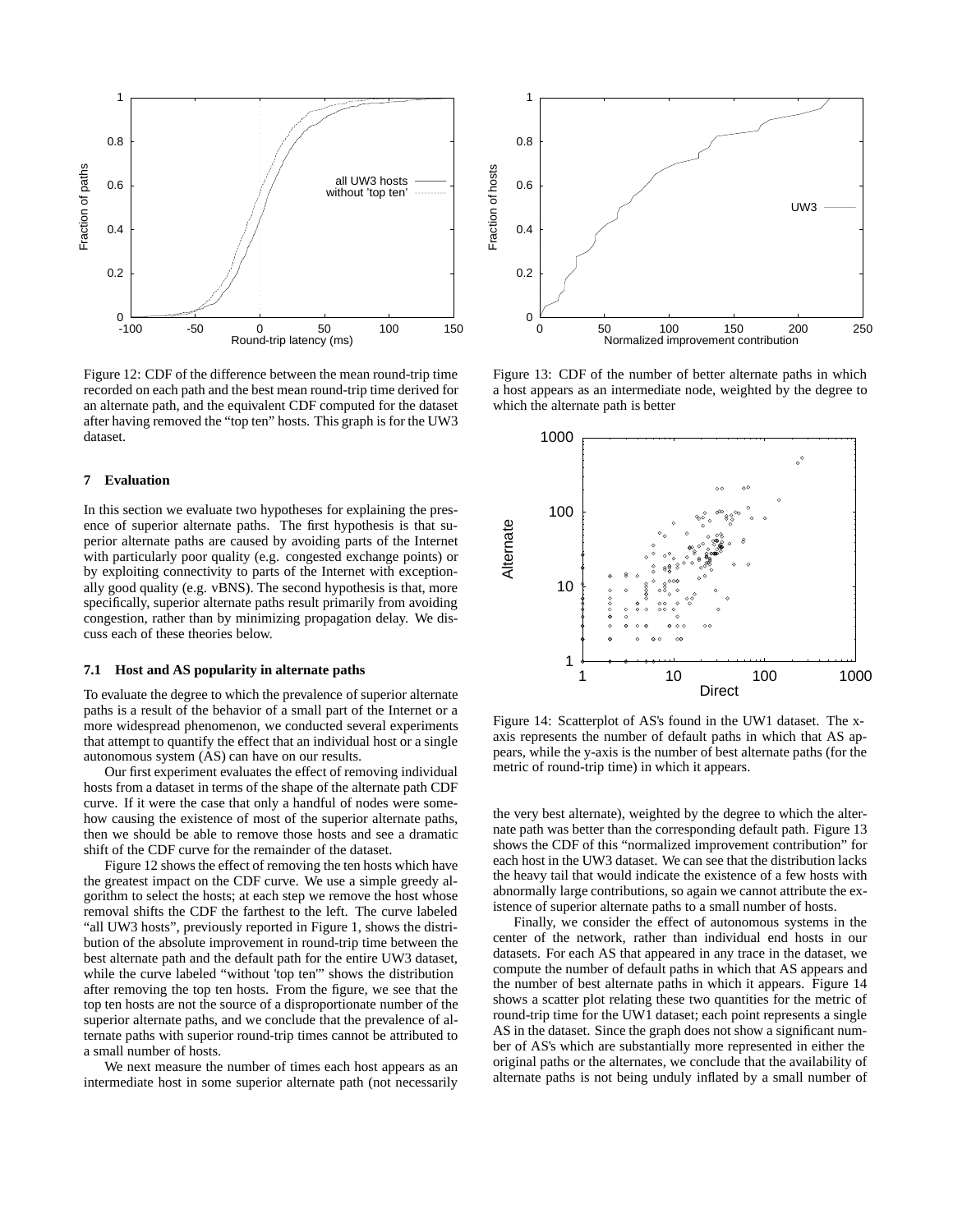

Figure 15: CDF of the difference between the propagation delay recorded for each path, and the best propagation delay derived for an alternate path, superimposed with the equivalent CDF for the mean round-trip time. This graph is for the UW3 dataset.

either good or poor AS's.

## **7.2 Congestion vs propagation delay**

In the preceding sections, we used mean round-trip time as our measure for network latency, with the goal of capturing the enduser performance of different paths. In this section we will consider the relationship between the two components of mean round-trip latency: propagation delay and queuing delay. Propagation delay includes all fixed costs along the path, primarily physical transmission latency, minimal store and forwarding delay, and processing overhead; queuing delay corresponds to the congestion-dependent costs. Although we cannot directly measure propagation delay, we can estimate it from our data by taking the tenth-percentile of the measured round-trip times. We chose to take the tenth percentile rather than the actual minimum observation to protect against noise in the case where the minimum resulted from a different route than the majority of the measurements.

If congestion is a major source of routing inefficiency and if avoiding congested links is a major reason for the existence of superior alternate paths, then two hypotheses should hold. We should find less inefficiency with respect to propagation delay than we saw with respect to mean latency, and we should find that most of the gains for alternate paths for mean latency to be due to reduced queuing delay rather than reduced propagation delay.

Figures 15 and 16 show that while both of these hypotheses are true to a limited degree, there is still a substantial degree of inefficiency in propagation delays and a substantial tendency for paths with superior mean round-trip latencies to also have superior underlying propagation delays. Figure 15 plots the CDF of the difference between the best alternate path and the default path using the metric of propagation delay, for the UW3 dataset. This figure was generated using the same methodology described in Section 4, but substituting propagation delay as the metric by which alternate paths are chosen and judged. A CDF for the same dataset with respect to mean round-trip latency is included from Figure 1 for comparison. From Figure 15 we can see that, although the magnitude of the differences is cut substantially when only propagation delay is considered, superior alternate paths still exist for 50% of the paths, and the differences are still significant for a considerable number of paths.



Figure 16: Scatterplot of the portion of the difference in mean round-trip time between the best alternate path and the default path due to the difference in physical propagation delay. Each point represents one pair of hosts. This graph is for the UW3 dataset.

Figure 16 looks at the relative contributions of propagation and queuing delay for the default and best alternate paths, again for the UW3 dataset. For this figure, the alternate paths were selected with respect to the mean round-trip time. The difference in the roundtrip time between the best alternate path and the default path was then separated into the portion due to the propagation delay versus the queuing delay. Each point in the scatter plot corresponds to a single path; the  $x$  axis measures the difference in mean round-trip latency between the default and best alternate paths, and the <sup>y</sup> axis measures just the difference in propagation delay. Points to the right of the  $y$  axis are paths where a superior alternate path exists, while for those on the left the default path is superior.

If it were the case that superior paths are superior entirely because they avoid congestion, then we would expect to see the points clustered around the  $x$  axis, with no positive correlation between total latency and propagation delay. Conversely, if congestion was equal along all paths and all of the improvements were due to propagation delay, we would see all the points clustered around the line  $y = x$ . What we see in the data is a mixing of these properties, with the points where the default path is superior falling primarily between the x axis and the line  $y = x$ , and the points where the alternate path is superior tending a little more towards the  $x$  axis. These effects vary somewhat between the different datasets.

The points are separated into six qualitative groups by the two axes and the line  $y = x$ . Each group is largely symmetric with its reflection about the origin, with the primary difference being whether it is the default or the alternate path that is superior. Points in groups 1 and 4 are what might be considered "typical" points, where the better path is superior both in queuing delay and propagation delay. In groups 2 and 5, the difference in propagation delay is *greater* in magnitude than the difference in mean latency, which indicates that the queuing delay is actually *worse* along the superior path, while in groups 3 and 6 the difference in propagation delay is *opposite* the difference in mean latency, indicating the the superior path has greater propagation delay, and therefore *much* smaller queuing delay. As might be expected, there are very few paths in group 3, indicating that most superior *default* paths have better propagation delay, while group 6 is much more populated, indicating that many superior alternate paths are in fact going out of their way to avoid congestion.